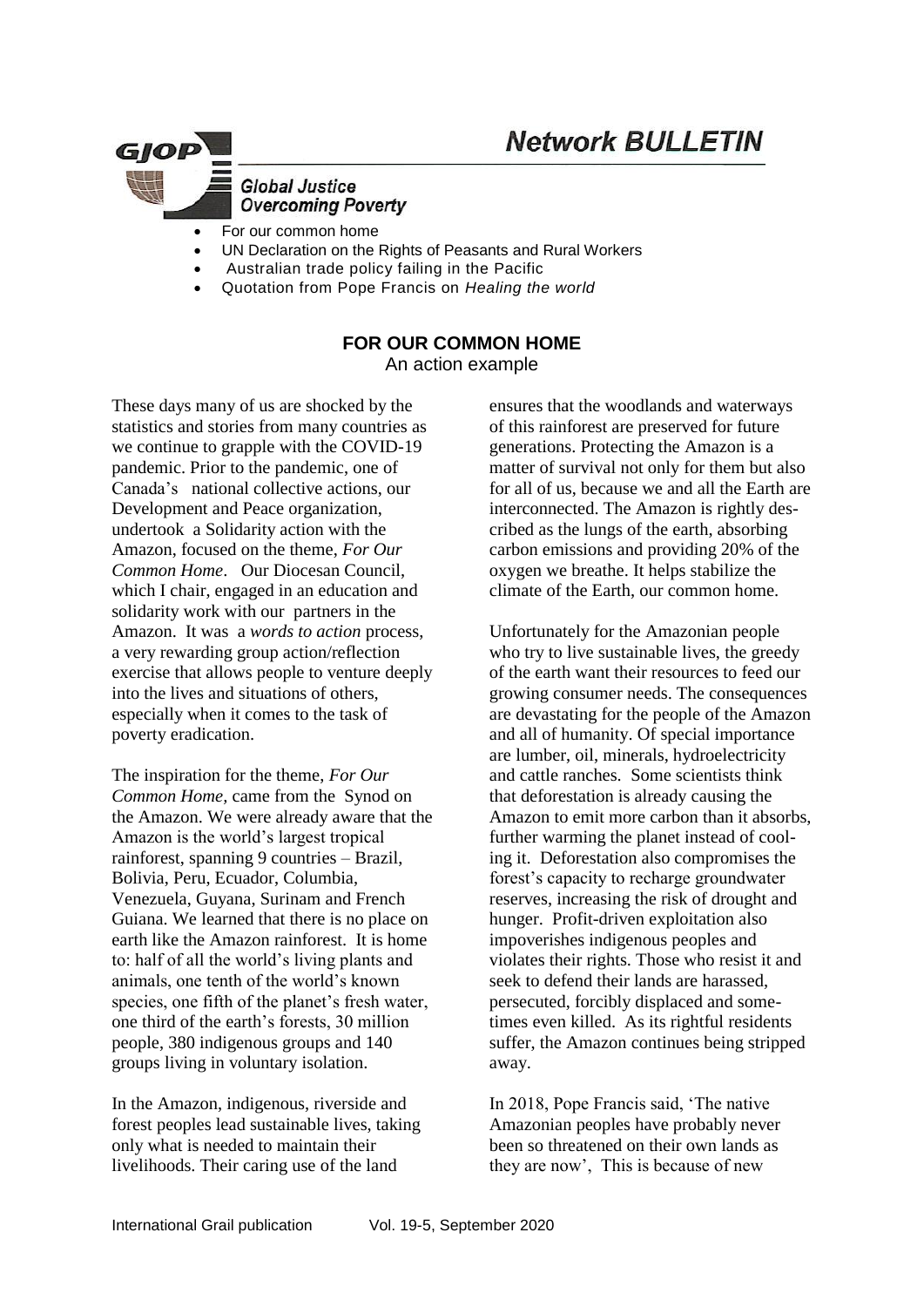highways and railroads that clear the forest and facilitate mass extraction of resources. Logging strips the land, which is then used for cattle ranching and industrial agriculture. Oil extraction and mining for gold and iron pollute the land, air and waterways and hydroelectric dams impede the river, causing unseasonable floods, devastating aquatic life and disrupting riverside communities. In the last 50 years, 17% of forest cover has been lost.

The defenders of the forest are extremely vulnerable. Our partners in the Amazon are the seringueiros (artisanal rubber tappers) of Machadinho d'Oeste, Rondonia State. The sixteen seringueiro reserves dedicated to hunting, fishing and gathering are under attack by powerful logging companies that are intimidating and evicting the people. In the last decades, their resistance has been brutally suppressed and 15 of them have been murdered.

The Mura people of Amazonia live sustainable lives, hunting, fishing and gathering, in 38 communities around Manaus, the capital of Brazil's Amazonian State. Their way of life is being threatened by a Canadian-financed potash mine. The people have won an interim injunction

against the mine on the grounds of inadequate consultation. Rede Eclesial Pan-Amazonica (REPAM),, the Pan-Amazonian Ecclesial Network, is helping the Mura with their litigation to safeguard their right to free, prior and informed consent. The Commissao Pastoral da Terra (CPT), the Pastoral Land Commission, is advocating the protection and empowering of the oppressed seringueiros as a matter of urgency.

One of our actions, besides sending funds, is to send the seringueiros and the Mura people a letter of solidarity with 65,000 signatures (one for each species of tree and vertebrate in the Amazon), to show our appreciation for their courage and to re-assure them that we are by their side in their struggles. These signatures will also help us to advocate in Canada and in Brazil for protection for the forest and its people. As well as these letters, children are invited to send drawings and 'selfies'; and other creative messages are welcome. We are also asked to commit to at least one change in our personal lives for the sake of our common home.

*Source: Development and Peace, 'Our Common Home, A Future for the Amazon, a Future for All', [www.devp.org.](http://www.devp.org/) Summarised by Mary Boyd.*

## **UN DECLARATION: RIGHTS OF PEASANTS AND RURAL WORKERS**

*The Declaration on the Rights of Peasants and Other People Working in Rural Areas* was adopted by the United Nations (UN) at the end of 2018 by a large majority (121 votes in favour, 54 abstentions, 8 votes against). This Declaration is the result of nearly 20 years of mobilisation of La Via Campesina<sup>1</sup> and its allies, and 6 years of negotiation at the UN Human Rights Council.

80 % of the world's hungry people live in

1

rural areas. 75% of the one billion people living in extreme poverty in the world today live and work in rural areas. The global food crises of 2008 and 2009 and the corona virus that has been shaking the world since the end of 2019 have worsened the situation. Women account for as much as 70 % of the world's hungry people and the vast majority of these work in the agricultural sector.

Studies on human rights violations committed against rural populations show that

committed to defending peasant agriculture and food sovereignty as issues of social justice and human dignity.

<sup>&</sup>lt;sup>1</sup> La Via Campesina, comprising 183 organisations in 81 countries, is a movement of millions of peasants, landless people, indigenous people and rural workers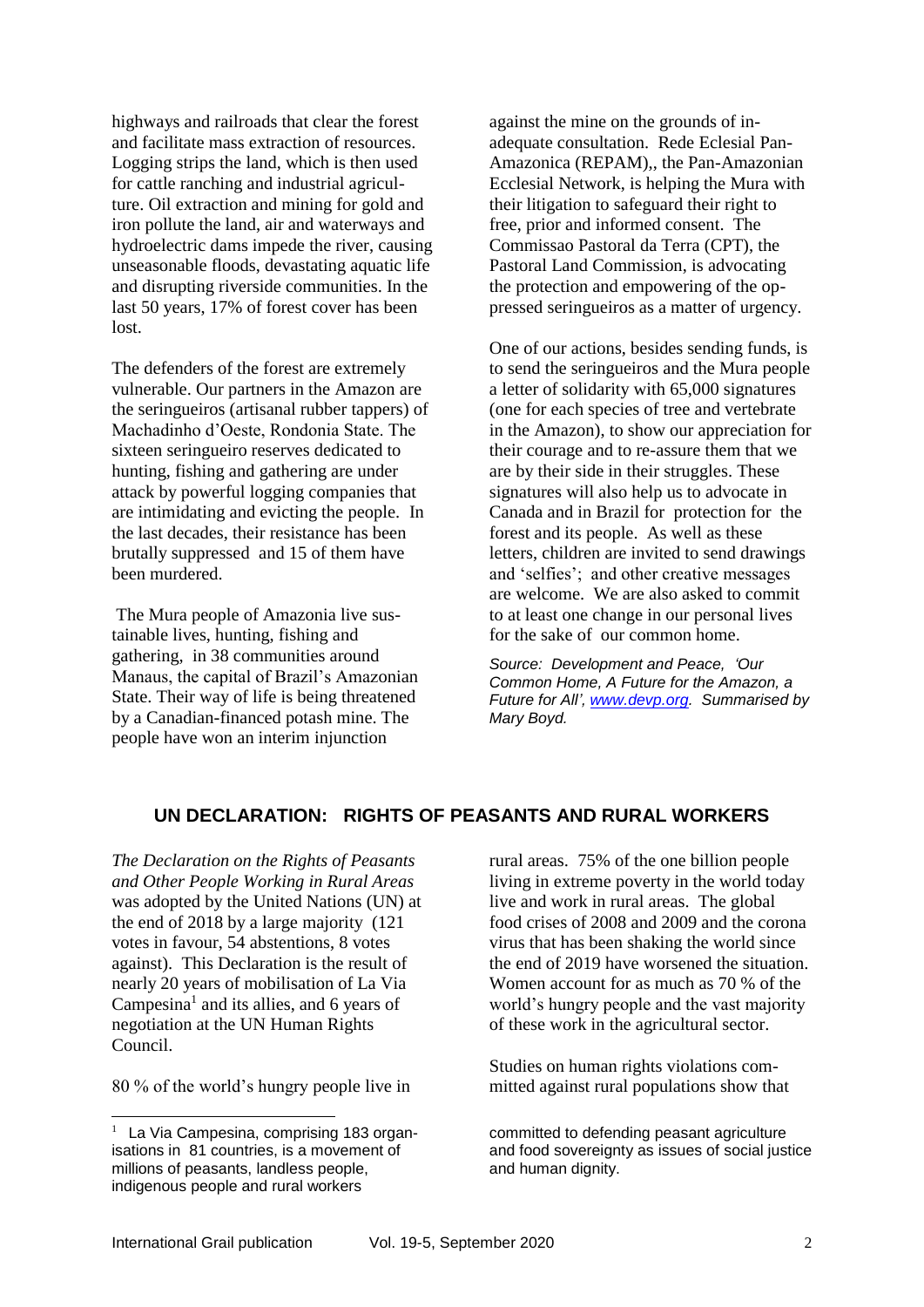existing human rights instruments are not sufficient to protect them and that certain particular conditions of peasants are not sufficiently taken into account. The UN Human Rights Council, therefore, decided a specific legal instrument to strengthen the rights of people living and working in rural areas was necessary.

Studies prior to the drafting of the Declaration identified five main causes of hunger that particularly affect peasants and others working in rural areas:

- 1. expropriation of land, forced evictions and displacement;
- 2. gender discrimination;
- 3. absence of agrarian reform and rural development policies;
- 4. repression and criminalisation of movements protecting the rights of people working in rural areas;
- 5. lack of a minimum wage and social protection.

The recent phenomenon of a global 'landgrab' has added another dimension, as governments and companies seek to buy and lease large tracts of productive land in other countries so that they can then export food back to their own countries, or grow biofuels to fill the petrol tanks of the global north. As well, supermarkets buy their products

primarily from large producers who are able to supply larger quantities. Because of their market power they often dictate discount prices; and these low prices in turn lead to poor wages and a lack of protection for farm workers.

The UN Declaration is a major step forward in the protection of the rights of peasants and other rural workers. It stipulates such rights as:

- the right to land;
- the right to seeds;
- the right to means of production such as water, credit and tools;
- the right to food sovereignty.

Most of these rights are new and do not appear in any other human rights instrument, eg, the right to land, seeds and means of production.

The Declaration obliges States to adopt all necessary measures to prevent private persons, such as landowners or transnational and national companies, from interfering with the realisation of these rights.

*Source: Odile Ntakirutimana, Policy Officer Africa Europe Faith and Justice Network (AEFJN),, 4 Sept. 2020 . Edited Alison Healey.*

## **AUSTRALIAN TRADE POLICY FAILING IN THE PACIFIC**

Australian government ministers have initiated four separate Parliamentary Inquiries into Australia's diplomatic, defence and trade relationships with the Pacific Islands. This shows that the government is worried by the deterioration in its relationships with the Pacific, which is symbolised by the fact that Fiji and Papua New Guinea (PNG) have not signed the

1

PACER Plus<sup>2</sup> trade agreement with Australia and New Zealand since it was completed in 2017.

Fiji and PNG make up over 80% of Pacific island production. They are firmly refusing to sign PACER Plus because they say the deal is lopsided and does not meet their development needs. They already have

PACER Plus is the result of 9 years of negotiations (2009 – 17) developing PACER into a comprehensive trade agreement compatible with World Trade Organisation rules.

 $2$  The Pacific Agreement on Closer Economic Relations (PACER) entered into force in October 2002 and provided a framework for further trade negotiations in the future..